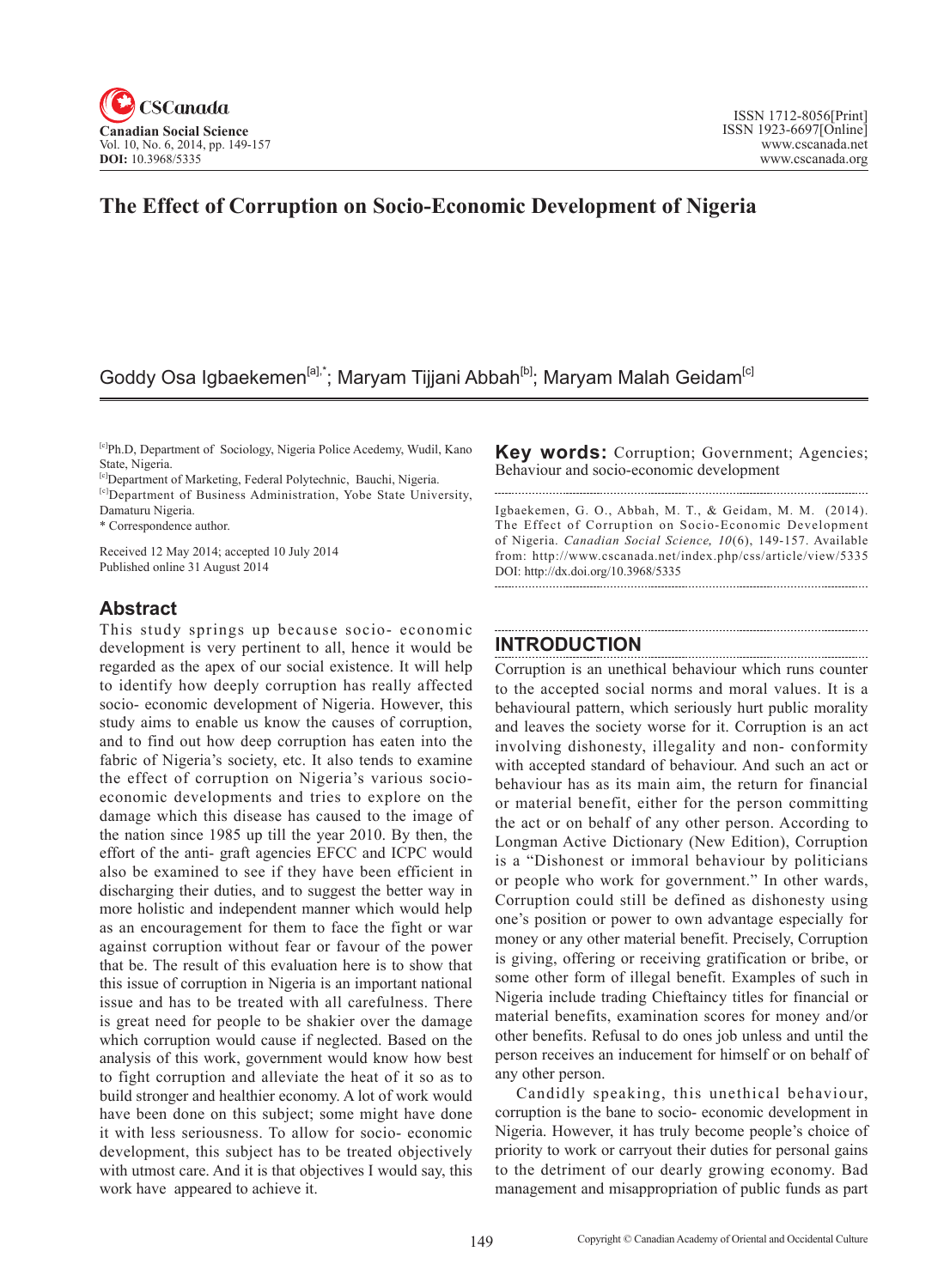of corruption has long contributed largely to this menace of decadence, thereby ensuring that people's needs are not met. As a result, people are now dying of hunger. Not only that, there is good road network, of which people cannot have access to the few food crops made available by the peasant farmers in the rural areas. And the poor health facilities as can be witnessed in the public hospitals, whereby people die in numbers daily out of ordinary ailments. Unemployment is in increasing even as the country continues yearly to produce chunk of graduates without deeming it necessary for job creation to meet up with the graduates. In short, infrastructure development in the country is at zero level. And all these things mentioned and more are still the consequences of corruption to a society, Nigeria.

Corruption in the real sense of it has enormous ripple effect on the socio- economic development of Nigeria. Researchers have previously shown that corrupt practices are hazardous to our dearly economy. To that effect, according to THISDAY (12 December 2003, pp.1-2) "Nigeria lost over five billion US dollars in the last few years to corrupt practices." And it was a disclosure from Antonio Maria Costa, the Executive Director of the United Nations on Drugs and Crime, at the conference of the UN Anti- corrupt Convention held in Mexico on 11December, 2003.

The Federal government's anti- corruption agents, however in their effort placed greater emphasis on the public officials and they stipulated that any public official caught discharging his/her duty or social responsibility in a corrupt manner shall be dealt with. Although a lot of them (the public servants) yet perceived and believed that only top officials remain the target, so they are not ready to change.

Schacter and Shah (2000) listed three broad categories of corruption consistent with this definition: Bureaucratic or "Pretty" Corruption – Vast number of public officials (bureaucratic and politicians) are abusing public office often extracting small bribes or favour; (b) Grand Corruption – theft or misuse of vast amount of public funds by a relatively number of officials; and (c) "State Capture" or regulatory Capture" – Collusion among public and private agents for private benefits.

The effects of corruption on the public service delivery performance (very detrimental to the economy) and the poverty it brings are widely recognized.A wide consensus has also recently emerged that corruption is a symptom of failed governance (see World Bank, 2000) and hence curtailing corruption which require addressing the causes of mis-governance. However, the menu of potential actions to curtail corruption is very large so a framework is needed that provides guidance in ordering potential actions to address the menace.

At times, it is very glaring that public work is where Dick and Harry vie to be employed because of the non-challant attitude to work which characterizes the workforce there, whereby corrupt activities become the order of their days. In the light of the above, it is completely necessary to evaluate the effect of corruption on the Nigeria's economy. Corruption will only take place when officials expect to drive net positive benefit from a transaction. Therefore, successful anti-corrupt programmes will lower the expected gains and raise the expected penalties of corrupt behaviour to dissuade officials at all levels. Against this background, this study was designed to evaluate the effect of corruption on Nigeria's socio – economic development.

Aside this act of public servants discharging of their duties purely for personal gain, we cannot be- emphasize the fact that this country, Nigeria, year-in-year out breeds out of her universities graduates that always appear to become a thorn on the flesh because majority of them turns unemployed or jobless afterwards. Tertiary education in Nigeria is very costly, of which one would say that, it is that the gap between the rich and the poor is more widened. Therefore, those that could struggle to train their wards/ relations in colleges of education, polytechnics, and universities wouldn't want their own to remain at home after so many years of wasting huge resources only for knowledge to be acquired; it would now amount to fruitless effort if nothing is done. To that heat, the unemployed graduates would prefer to engage themselves in any form of illicit activities to pay back to their families all the resources wasted on them, which would be to the detriment of the country's image. In short, this (unemployment) has contributed much to the unhealthy state of our economy. And if the government refuses to do something very urgently about that, I am afraid of what will be the state of Nigeria's economy in the near future, for it is certain that there would always be turned out of graduates yearly in the country.

#### **1. LITERATURE REVIEW**

Corruption is an issue that has continued to generate much interest and discussions amongst the various stakeholders comprising the federal government, employers as well as the general public. Various scholars have written about this phenomenon, and some of which will be reviewed in this chapter. However, there's no gain talking about corruption in Nigeria without mentioning some of the past administrations of which the paramount is Ibrahim Babangida's 1985 military government up to the 2010 civilian government of Goodluck Ebere Jonathan, in order to ascertain very vividly the devastated effect of corruption to the socio- economic development of Nigeria, and the efforts of different administrations in putting an end to corrupt practices by public office holders should as well be considered.

There is no single, comprehensive, universally accepted definition of corruption. Attempts to develop such definition invariably encounter legal, criminology and, in many countries, United Nations Convention against corruption began in early 2002, one option under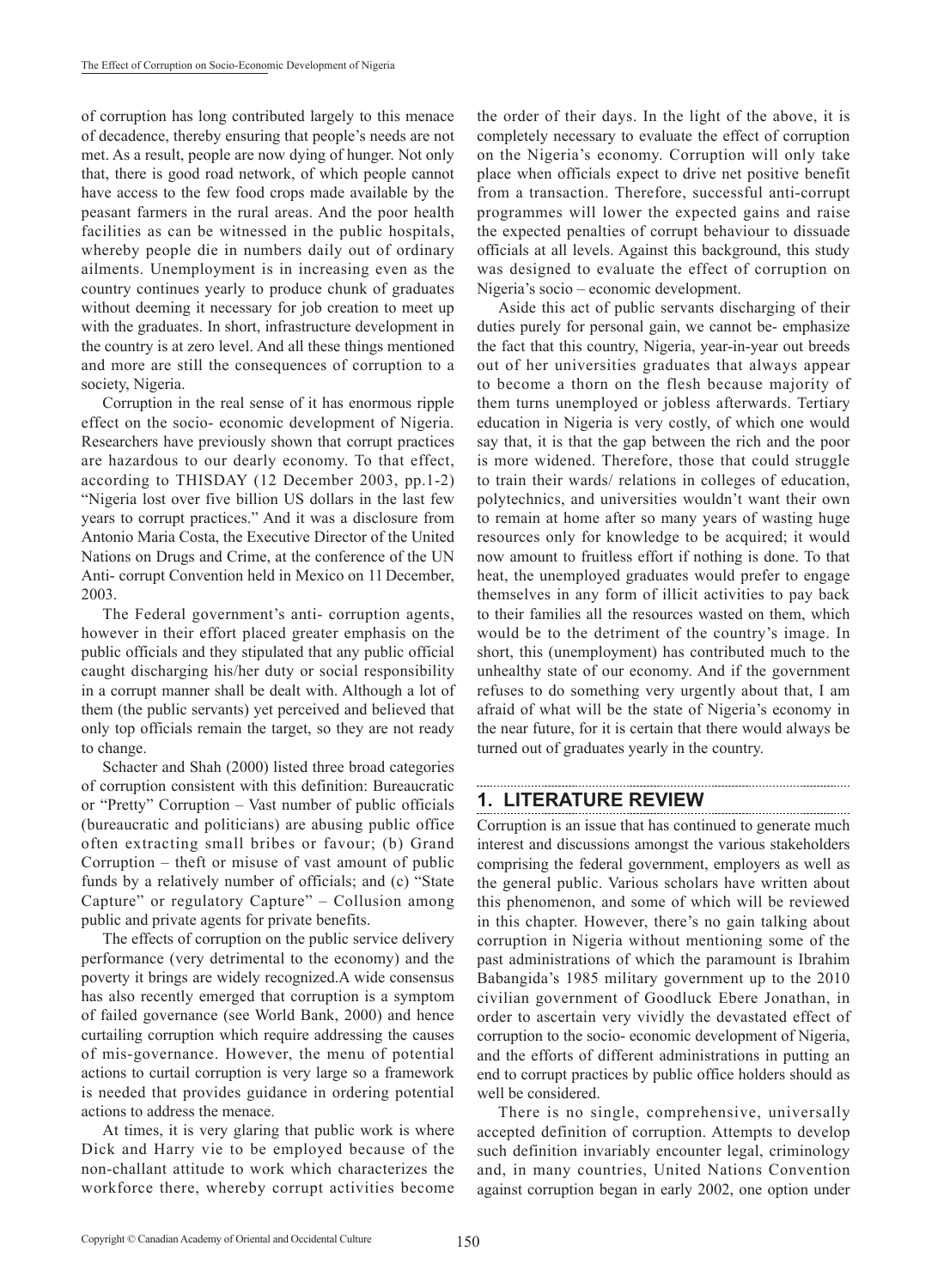consideration was not to define corruption at all, but to list specific types or acts of corruption. Senior (2006, p.24), it indicates that a particular action is one that a majority consensus of both elite and the mass opinion would condemn and would want to see punished on grounds of principle.

He indicates that some elements, usually elites, may want to see the action punished, others not, and the majority may well be ambiguous. It signifies that the majority of both the elites and the mass opinion probably would not vigorously support an attempt to punish any form of corruption that they regard tolerable. Johnston (1996) provides an attempt typology for the definition of corruption. He identifies two different groups in the literature on the subject. The first group, focuses on the behavioural aspects of corruption. These behaviour oriented researcher hold the opinion that corruption is the abuse of public office, power or authority for private gain.

The second group defines corruption by roping in the relationship between and among the principal agentclient to the interactions between and among the parties involved: a principal, an agent and a client.Readers who turn to the Oxford Advanced Dictionary will find decomposition; moral deterioration, use of corrupt practices (bribery, etc.); perversion (language, etc.) from its original state.

The Oxford Unabridged Dictionary defines corruption as "inducement to wrong by improper or unlawful means (as bribery)." Curzon (1997, p.90) defines corruption as "an inducement by means of an improper consideration to violate some duty." Garner (2004, p.370) defines corruption as "The act of doing something with an intent to give some advantage inconsistent with official duty and the right of others, a fiduciary's official's use of a station or office to procure some benefit either personally or for someone else contrary to the rights of others." The Lectric Law Library's Lexicon defines it as "An act done with intent to give advantage inconsistent with the official duty and the rights of others. It includes bribery, but is more comprehensive; because an act may be corruptly done, though the advantage to be derived from it is not offered by another.

Neild (2000) defines corruption as "the breaking public persons, for the sake of private financial or political gain, of the rules of conduct in public affairs prevailing in a society in the period under consideration."Transparency International (TI) defines corruption as "the misuse of entrusted power for private gain". According to TI (2007, p.xxi) in its Global Corrupt Report 2007: Corruption in Judicial System, private gain means "both financial and material gain and non- material gain, such as the furtherance of political or professional ambitions." This is similar to the definition by United States Agency for International Development (USAID) in its Anticorruption strategy; it also defines corruption as "the abuse of entrusted authority fro private gain" the succinct definition of the World Bank is "the abuse of public office for private gain."

According to the United Nations Development Programme (UNDP) in its Anti- corruption practice note, corruption is defined as "the misuse of public power, office or authority for private benefit- through bribery, extortion, influence peddling, nepotism, fraud, speed money or embezzlement."According to the Report of the Common Wealth Expert Group on Good Governance and the Elimination of corruption, in the book fighting corruption- Promoting Good Governance, produced by the Common Wealth Secretariat 2000, corruption is generally defined as "the abuse of public office for private gain." Victor. B. E Abia (2003) Revised Edition of Understanding Nigerian Government And Politics defined corruption as "Unethical behaviour, which runs counter to the accepted social norms and moral values. He also sees it as a behavioural pattern, which seriously hurt public morality and leaves the society worse for it."

## **2. THESE ARE CONSTITUENTS OF CORRUPTION IN NIGERIA**

Corruption as we know has steeped into every nook and cranny of Nigeria's public life, from top to bottom, cutting across almost every office or organization of all governments, local, state or federal. It has been argued that Nigeria's current economic mismanagement, corruption, fraud and theft by the rules and those who control the vital sectors of the nation's economic institutions.

According to Alemika (1983), corruption is an economic crime against the society, as we will see under discussion on the effects of corruption. Theft, fraud, and corruption are "Comrades- in- arms", and are rampant among, and committed by persons from all the strata of the society. The monetary value, socio- economic and political consequences associated with the incidence of fraud and corruption perpetrated by the powerful and wealthy, are far greater than those economic offences committed by the poor in the society. Corruption and its associate economic crimes appear in diverse ways, such as:

Bribery, fictitious names are included in salary vouchers, and the proceeds converted to personal use, kick- backs, political pay offs, extortions and demanding/ receiving all kinds of gratifications; unlawful payments for contracts either not executed or poorly executed because the pay officers have been induced; collaboration with contractors to inflate costs of contract value; the "Ghost workers" syndrome; "sorting out" teachers/ lecturers and examiners for better grades, etc.; illegal enrichment of oneself using one's official position, at the expense of the public; alteration of official documents to derive personal benefits at the expense of the public i.e. forgery; demanding offering and acceptance of any form of gratification to obtain unmerited favours or advantages, and such gratification could be material or monetary; using one's official position to influence policies and decisions, or offering wrong advice for the purpose of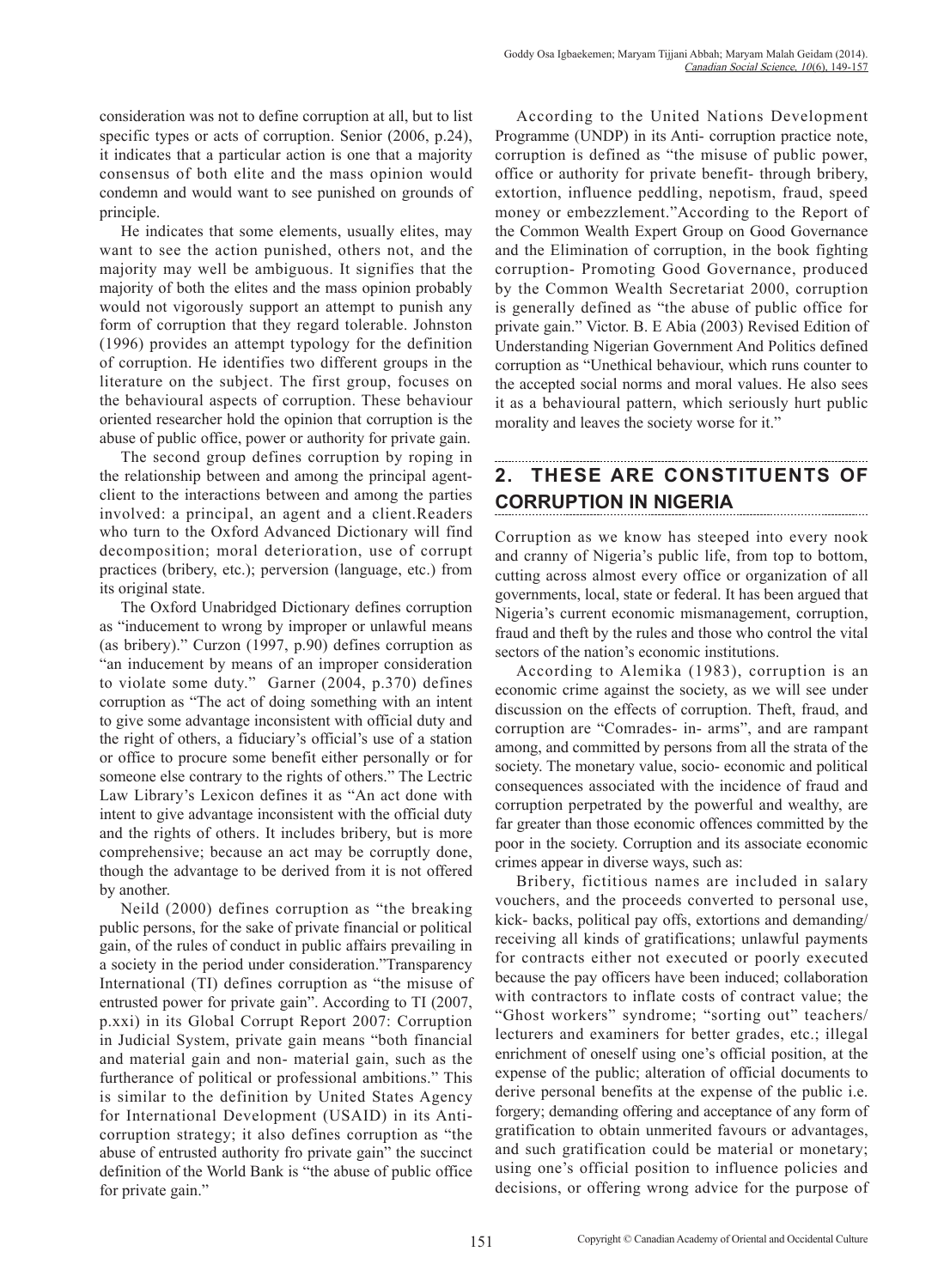personal advantage, or for some other person's advantage, at the expense of the larger public interest; condoning indiscipline and other unwholesome behaviour ( e.g. drugs faking, violation of ethics governing certain business operations) because the official has compromised his position; aiding and abetting examination malpractices or other related offences.

# **3. EVALUATION OF DIFFERENT A D M I N I S T R AT I O N S F R O M 1 9 8 5 IBB'S MILITARY GOVERNMENT TO THE PRESENT (2010) GOODLUCK JONATHAN'S ADMINISTRATION**

Researcher reviewed that none of these administrations can be said to have been devoid of corrupt practices by its public officials in the course of discharging their public duty or duties. In 1985, Ibrahim Babangida seized power from Buhari primarily with the aim to correct the glaring excesses of the Buhari's administration. He (IBB) came to power with the claim of a "Corrective" one, who set not only to reserve the anomalies on ground and the "State of terror" that perverse at the period, but to also bring some cleanliness into the political/ social and economic lives of the Nigerian nation.

To proof what he claimed, his curiosity to combat corruption, Babangida set up Judicial Tribunal headed by the Chief Justice of the federation then, Mr. Justice Mohammed Bello to review cases of persons convicted under Decree No3 of 1984 (Recovery of public property from officials who were found to have corruptly enriched themselves). Still in the fight against corruption, in 1989 the IBB's government inaugurated an 18- man anticorruption committee headed by Mr. Justice Kayode Esh. The committee was ordered to look into the "Present statutory provisions against corruption with the opinion of making them more effective" (Iroanusi, 2006).

Shonekan's Aborted Administraition: Then Chief Ernest Shonekan was the head of the ousted interim government, after IBB. His aborted government did not actually launch an attack or fight against corruption before it was truncated. Though, he had planned to wage war seriously against corruption. And his hope to fighting corruption sounded clearly on his maiden address to the nation on corruption when he (Shenokan) had explained that and get -rich quick syndrome was cankerworms in our national life. After giving much thought to the menace, he said it emphatically that he had "come to the conclusion that to forge ahead as a society, we must extirpate corruption from our public life." It was a failed dream because he was suddenly ousted out of office. (Iroanusi, 2006).

The Military Government of General Sani Abacha from 1993-1998. On November 17, 1993, General Sani

Abacha became the president of Nigeria after he had forced the resignation of Chief Ernest Shonekan of the interim National Government. It was Oladipo Diya, a lieutenant – General and the Chief of General (CGS) who announced not long after Abacha's ascension to power that Abacha's government would wage war against corruption. Diya therefore commented on the devastating impact of indiscipline and corruption in the society. He said, "the twin evils of indiscipline and corruption have severely affected the social integrity of our society and have frustrated the great hopes of our people for genuine development".

Abacha had it that the "war" was not only purposed at uprooting the social ills, but would also attempt to instill in the people honesty, trustworthiness and respect for elders. The task of achieving these goals came on the then Ministry of Information and Culture. Professor Jerry Gana was the Minister in charge of the ministry then. He held that with the support of the people of Nigeria, and that of the Almighty God, the fight against corruption will be won. Professor Jerry Gana had five goals for WAI-C. First was to mobilize Nigerians to fight against corruption and economic crimes. He also wanted WAI-C to create "a better and humane society" by instilling honesty, integrity, patriotism, and respect for life and for rule of law. Through WAI-C, the amiable professor hoped to develop suitable work- ethics aimed at producing efficiency, effectiveness and high productivity also expected to instill trust worthiness in the youths and promote a peaceful society where the dignity of human life matters. (Iroanusi, 2006).

# **4. CORRUPTION: THE NIGERIAN EXAMPLE**

Abdulsalami Abubakar's Last Military Government in Nigeria from 1998-1999. Disquieted by the revelation of corrupt practices of the Abacha years Abubakar embarked on his anti- corruption crusade. In a short while, Abubakar fought corrupt former government functionaries, including the family of late General Sani Abacha.

#### **4.1 The Civilian Government of Olusegun Obasanjo From 1999-2007**

After fifteen years of uninterrupted military rule, General Abulsami Abubakar on May 29, 1999 handed power over to Olusegun Obasanjo. Obasanjo's declaration a few days of his assumption into office that, "there will be no sacred cows. Nobody, no matter who and where, will be allowed to get away with the breach of the law or the perpetration of corruption and evil." Furthermore, he said that all the rules and regulations designed to help honesty and transparency in dealing with the government will be restored and enforced. He made specific reference to the civil service which he promised would be restructured for efficiency and discipline.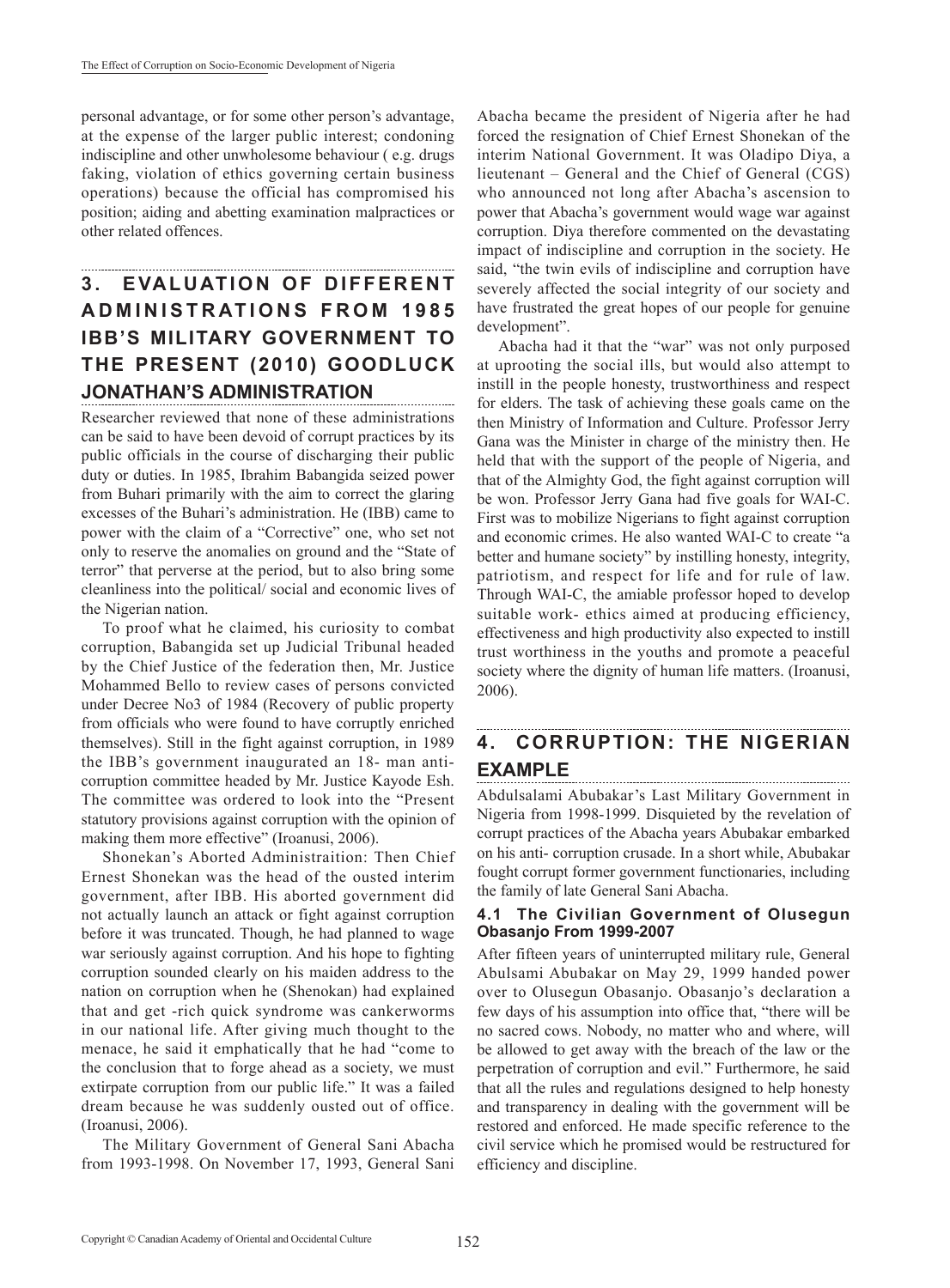### **4.2 Yar' Adua's Administration**

After a very long debate on President Olusegun Obasanjo's dream for tenure elongation, this was later truncated by the National Assembly headed by Senator Ken Nnamani, on May 29, 2007, power was handed over by Obasanjo to the controversial elected President under the platform of People's Democratic Party (PDP)< President Umaru Musa Yar' Adua. And because his predecessor had established the Nigeria Independent Corrupt Practices and Other Related Offences Commission (ICPC) and Economic and Financial Crimes Commission (EFCC) for fighting corruption, later Yar'Adua in his administration took advantage of them to have fought the malaise till his death.

### **4.3 The Incumbent Government of President Good Luck Ebere Jonathan**

Since his predecessor could not continue piloting, Jonathan who was the Vice President of Nigeria under late Yar' Adua, but he later secured total power when certain cabals that came to perpetually hijack the government were ousted out for the constitution to take its supremecy. After taking over power as required, he (Jonathan) continued in the fight against corruption still using ICPC and EFCC.

### **4.4 Cases of Loot to the Detriment of Our Economic Development**

Under IBB's military regime, the first victims of Presidential Monitoring Committee (PMC) were then Governors of Cross River and Borne states. In view of their offence, the then Defense Ministry declared that both officers had been compulsorily retired from the Navy and the Army respectively. Iroanusi (2006). The Justice Dorothy Edem Commission of Inquiry established by the Governor's successor in office, Lt. Col. Ernest Attah, opined what could appropriately be termed as a can of warms. The commission investigated the lease of the state owned oil palm estates in the privatization process of certain government establishments. Four oil- palm estates namely, Kwa Falls, Boki, Ibiae, and Nsadop were dubiously valued. Kwa Falls and Boke were sold off for instance at N4.8m and N2.96m while Ibae and Nsadop went for N5.62m and N1.3m respectively. Discounting these figures and on the basis that they were incredibly low compared to their current rental value, the commission report showed that they should have been sold at N12.6m, N6.1m, N11.38m have been N4.73 respectively. (Iroanusi, 2006).

Mrs. Grace Eyo- Ita, president of the Cross River State Redemption Movement, which championed the crusade the former governor's activities in the state produced in controvertible evidence on about 20 contracts which added up to N90m, and which work was not done.

The African Concord further posited that it was the overwhelming findings of the two panels that actually implicated the former Governor and other highly placed personalities. Iroanusi (2006), CORRUPTION: THE NIGERIAN EXAPLE. The late General Sani Abacha's Administration from November 1993-1998.There was an alleged withdrawal of \$750m on behalf of Abacha from a

London account and transferred to a personal account in Brazil Alhaji Ismail Gwarzo, the national security adviser to General Abacha allegedly collected \$50m mobilization fee on behalf of a relation of Abacha for a contract that was never executed. A friend of Abacha was said to have collected \$240m for the Turn- Around – Maintenance, TAM, of the Kaduna Refinery but didn't do the job. The sum of \$12m UN Peace Keeping Fund given to Nigeria for operation in Bosnia and Rwanda was also said to have been embezzle (Iroanusi, 2006).

### **4.5 Loots Under Abubakar**

Abubakar's administration exposed the \$2.5 billion debt buy- back fraud at Ajaokuta Steel Company involving the Abacha family, Anthony Ani, former Finance Minister and Bashir Dalhatu, former Power and Steel Minister. A member of the Abacha family and two ex- ministers bought the debt for \$500 million from the Russian firm that handled the steel plant project but collected \$2.5 billion from government and allegedly pocketed \$2 billion (Iroanusi, 2006).

However, the urgency tact of Abubakar to award contracts worth US\$630m, which was over N60 billion by all Federal Ministries and major parastatals which was approved by the Abubakar regime just barely 26 days to his exit and depleting the country's foreign reserve from \$7 billion she had by the time Abacha died to \$4billion did not go well with many Nigerians. Why the rush to award fresh contracts given the stark reality of dwindling foreign earnings, major caused by low crude oil prices during the winter months? The answer was very glaring. The Abubakar regime 'need' to provide a very comfortable retirement benefits for themselves just like their predecessor did.

### **4.6 Obasanjo's Era**

In South Africa, President Obasanjo revealed that more than \$100m had been recovered from the foreign accounts of corrupt officials and that private property corruptly acquired by these officials had been confiscated both in Nigeria and abroad. He then hinted that new procedures for recovery of misappropriated funds would be announced.

The Senator Idris Kuta led Senate probe panel, investigating the involvement of Senators in contract scandal alleged that Dr. Okadigbo received a welfare package of N22.95m. He was also alleged to have been involved in inflation of the contract of street light project. (Iroanusi, 2006).

#### **5 . M E A S U R E S E S TA B L I S H E D BY GOVERNMENTS TO FIGHT CORRUPTION IN NIGERIA**

In his silver jubilee Independence Anniversary Broadcast on 1 October 1985, Babangida established a high powered Judicial Tribunal to review the cases of those convicted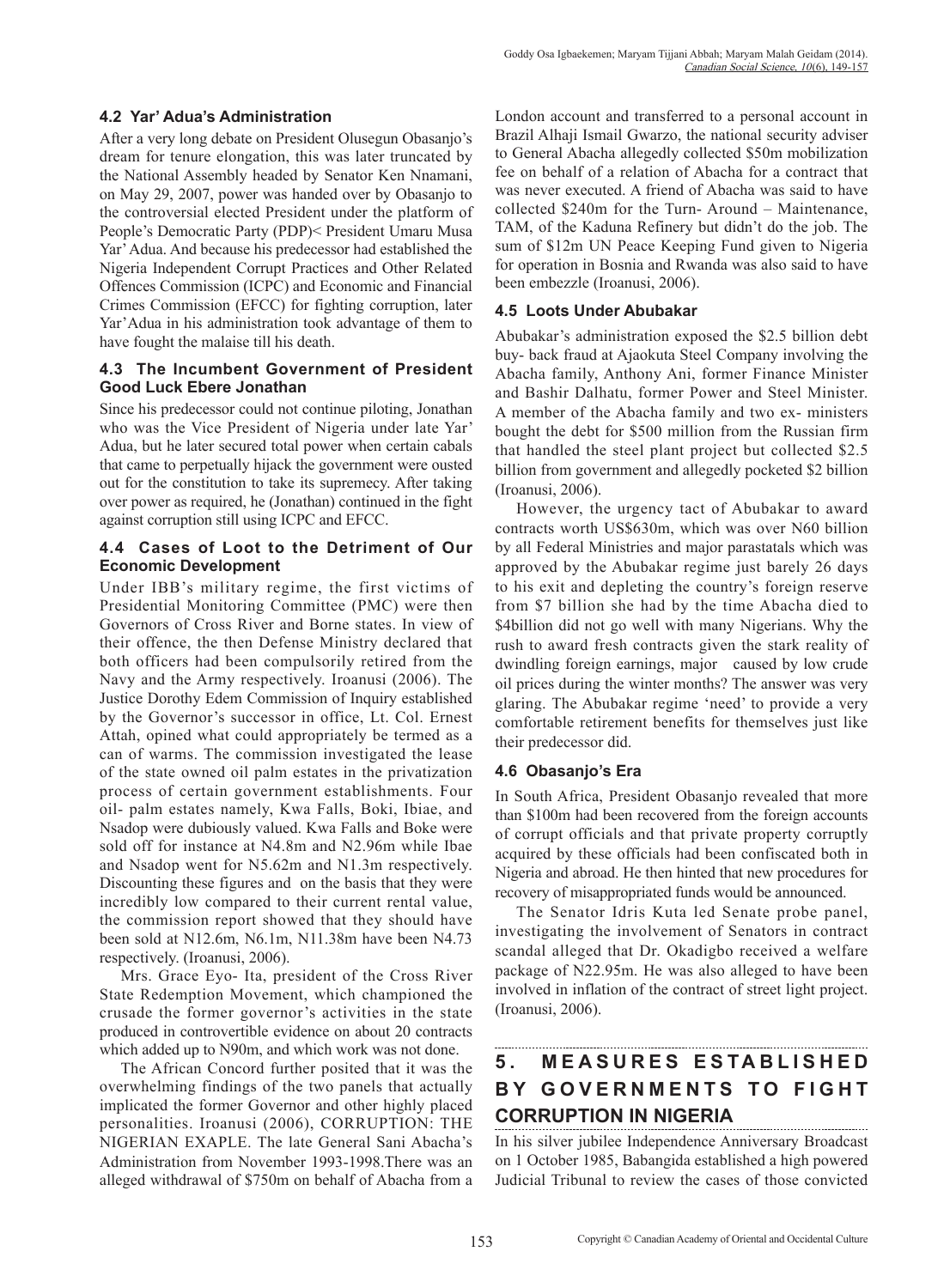by the various Special Military Tribunals under the provisions of Decree No.3 of 1984

The WAI-C of Professor Jerry Gana under Abacha government was mainly to fight against corruption and economic crimes. The resolve to fight and win the war against corruption in Nigeria led to the promulgation of the Corrupt Practices and Other Related Offences Act 2000. This bill presented to the National Assembly at the inception of Obasanjo democratic administration in 1999 was passed and singed into law on 13 of June 2000. ICPC is the apex body saddled with the responsibility of fighting corruption and other related offenses. Latterly, government established another agency to assist the former. And the later is Economic and Financial Crimes Commission Established by an Act, in 2004, under Obasajo's administration.

#### **6. EFFECTS OF CORRUPTION IN NIGERIA**

Aside the destabilizing effects of corruption on the economy of this country, the following are still the major effects of corruption in the society: It is not only gives bad image to Nigeria, but it also discouraged genuine foreign investors from coming in to run business in the country.

It breeds high rate of indiscipline in the society, giving rise to a state of "mighty is right", a state of anomie where normlessness holds away in the society; When public officials connive with contractors to inflate the value of Government contracts, the cost of governance and administration shoot up, with very little to show in terms of projects and programmes which impact on the average citizen's well being; When Government officials collect bribes to issue clean bills of health for poor quality of contract jobs and services rendered to the government, the public have to contend with poor quality projects with short life span, e.g. roads, public buildings, office equipment, electricity transformer, etc.; Political corruption is rape on democracy because the popular will of the people is subverted; Corruption discourages honest endeavours, hard work and merit; Miscarriage of justice when judicial officers give judgment to the highest bidder.

# **7. ANTI- GRAFT AGENCIES AND THEIR FIGHT AGAINST CORRUPTION IN NIGERIA**

Independent Corrupt Practices and Other Related Offences Commission (ICPC) were established in 2000. The main functions of ICPC are:

• To receive and investigate reports of corruption and in appropriate cases prosecute the offender(s).

• To examine, review and enforce the correction of corruption prone systems and procedures of public bodies, with a view to eliminating corruption in public life.

• Educating and enlightening the public on and against corruption and related offences with a view to enlisting and fostering public support for the fight against corruption.

## **8. ACTIVITIES OF ICPC**

With time, the commission has come to be accepted by the populace and expectations on its activities are high. The volume of work of the Commission has been on the increase since inception due to its public enlightenment strategies. The Commission goes all out to raise public awareness on corruption and its negative effects and the fact that the money being stolen is public money and it is therefore their duty to complain when officials behave corruptly. This has yielded results going by the number of petitions received on a daily basis by the Commission.

The Commission has gone further to create links with other government institutions by creating anti corruption units in Federal ministries and parastatals with 100 of such units now established .In the coming year, the Commission hopes to increase its staff base by opening offices in the six geopolitical zones of the nation. (Iroanusi, 2006).

Economic and Financial Crimes Commission (Establishment) Act, 2004. This was established as an act to repeal the Financial Crimes Commission Established Act, 2002. Some Functions of the above Commission: The Commission shall be responsible for; the enforcement and the due administration of the provisions of this Act; the investigation of all financial crimes including advance fee fraud, money laundering, counterfeiting, illegal charge transfers, futures market Fraud, fraudulent encashment of negotiable instruments, computer credit card fraud, contract scam, etc.; the co- ordination and enforcement of all economic and financial crimes laws and enforcement functions conferred on any other person or authority; the adoption of measures to identify, trace, freeze confiscate or seize proceeds derived from terrorist activities, economic and financial crime related offences or the proprieties the value of which corresponds to such proceeds; The adoption of measures to eradicate the commission of economic and financial crimes; The adoption of measures which include coordinated, preventive and regulatory actions, introduction and maintenance of investigative and control techniques on the prevention of economic and financial related crimes; etc..1

<sup>&</sup>lt;sup>1</sup> EFCC Booklet on Money Laundering (Prohibition) Act, 2004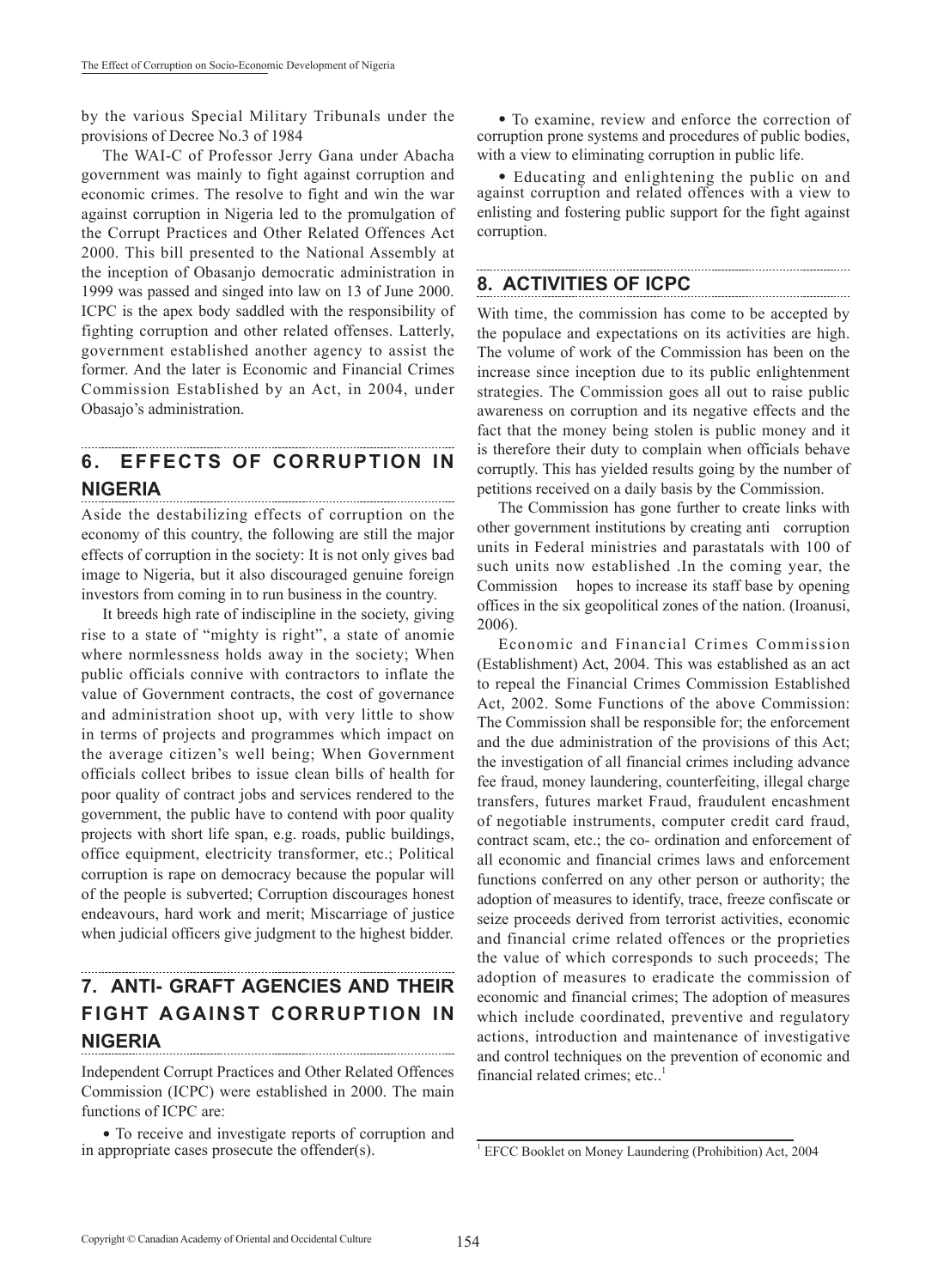# **9. THE NIGERIA FINANCIAL INTELLIGENT UNIT (NFIU)**

This body (NFIU) is the Nigerian arm of the global Financial Intelligence Unit (FIU). It domiciled within the Economic and Financial Crimes Commission (EFCC) as an autonomous unit set up as part of the Federal Government effort in fighting money laundering, and the financing of terrorist activities in Nigeria.The following is some of the objectives for establishing the Nigerian Financial Intelligent Unit (NFIU).

To enhance the effectiveness and capacity in detection and prevention of financial crimes; to enhance and supplement financial sector supervision; to facilitate the implementation of monetary policies by discouraging the development of an underground economy; to promote "Know Your Customer" (KYC) and "Know Your Customer's Business (KYC/B) principle in order to enhance due diligence culture in financial and designated non- financial institutions; to facilitate the removal of the country from the Financial Action Task Force (FATFS) list of non- cooperative countries and Territories (NCCTs);  $etc.$ <sup>2</sup>

• Money Laundering Prohibition Act, 2004 was an ACT TO REPEAL THE Money Laundering Prohibition Act, 2003. This was enacted by the National Assembly of the Federal Republic of Nigeria; Prohibition of Money Laundering:

•No person or body corporate shall, except in a transaction through a financial institution, make or accept cash payment of a sum exceeding (a) N500,000 or its equivalent, in the case of an individual; or (b) N2, 000,000 or its equivalent in the case of a body corporate.

•(a) a transfer to or from a foreign country of funds or securities of a sum exceeding US\$10,000 or its equivalent by any person or body corporate shall be reported to the Central Bank of Nigeria.

•A report made under subsection (1) of this section shall indicate the nature and amount of the transfer, the names and addresses of the sender and the receiver of the funds or securities.

•The Nigeria Custom Service shall reporany declaration made pursuant to section 12 of the Foreign Exchange (Monitoring and Miscellaneous Provision) Act 1995 to the Central Bank.

• The Central Bank and the Securities and Exchange Commission shall weekly forward reports received pursuant to subsections (1) and (3) of this section to the Commission.

• Notwithstanding the provisions of subsection (4) of this section, the Commission reserves the power to demand and receive reports directly from Financial Institutions.<sup>3</sup>

# **10. ACHIEVEMENTS OF GOVERNMENT THROUGH THESE COMMISSIONS IN COMBATING CORRUPTION IN NIGERIA**

The Independent Corrupt Practices and Other related Offences is a welcome development in a country that has as it were, its second name as corruption. From its inception, there about 76 individuals already facing trial for corruption and other related offences in designated courts. Those affected cuts across every strata of life. It involved former Federal Ministries, a former Governor, a Permanent Secretary, a Chief Medical Director of a University Teaching Hospital, who was convicted and others are some of the evidence which enable Nigerians to feel that gradually the Commission is making much effort and Nigerians begin to believe that it is no longer going to be business as usual.

Alhaji Ribadu, the head of the Economic and Financial Crimes Commission (EFCC) exposed the high level of corruption perpetrated by the administrations of Shehu Shagari and Ibrahim Babangida, the late Sani Abacha who made his predecessors to look saintly, so trailing in the line of corrupt activities which he met, he went about misgoverned the country. That, notwithstanding, Ribadu declared that," the Shagari, IBB and Abacha administrations were very corrupt. Ribadu assured Nigerians that EFCC would not leave any stone un- turned in its determination to get the country rid of economic crimes. By then was the disclosure late Hon. Ibekwe's 419 case, the ex-IG, Tafa Balogun's case of N13 billion money laundering and stealing, the ex- minister of Education Professor Osuji N55Million bribe to the Senate that also roped in ex- Senate President Adolphus Wabara's impeachment.

## **11. SAM IROANUSI (2006)**

There was ongoing public anger in Nigeria in 2009, which was centered on Halliburton's influences on Nigeria corruption. It was then alleged that Halliburton paid almost 180 million Dollars as a bribe to some top Nigeria politicians. "How is the mighty falling?" This was a question asked recently when a man that the society should look up to for integrity messed himself up with corrupt act. Chief Bode Gorge is the man, and five other persons accused by EFCC over allegation of N85 billion frauds at Nigeria Ports Authority, NPA, have been sentenced to 28 years imprisonment without an option of fine. (Sourced from Internet).

## **CONCLUSION**

It has been noted for so long that corruption has played a very bad role in determining the level of Nigeria's economic performance in the comity of nations. To that negative effect, independence from her country's freedom or independence from her colonial master, she's still battling

<sup>&</sup>lt;sup>2</sup> The Nigeria Financial Intelligence Unit (Nfiu) Nfiu Handbook 2004

<sup>3</sup> EFCC booklet on Money Laundering (Prohibition) Act, 2004.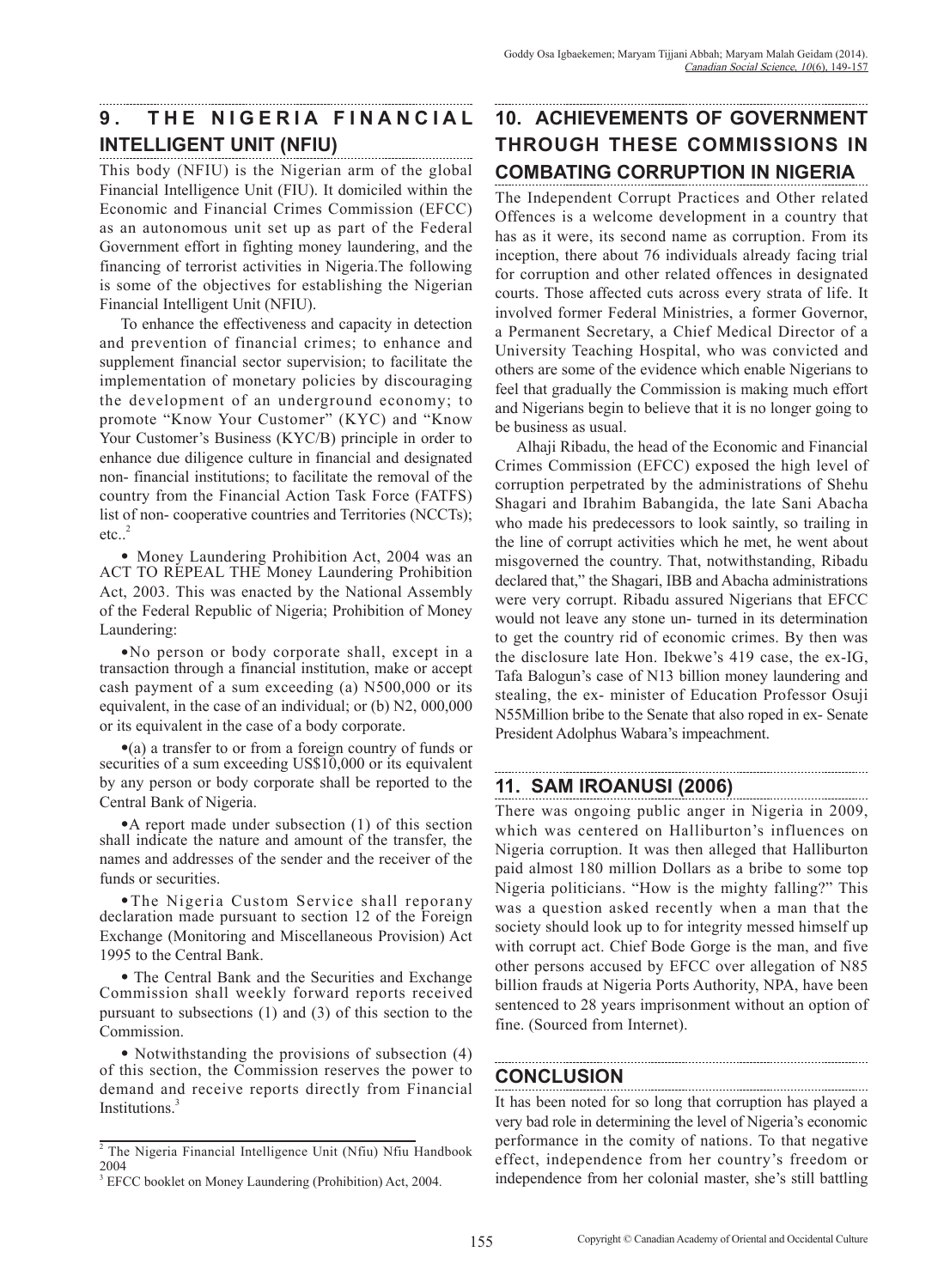with economic dependency. Nigeria government must be very sincere and serious on the fight against corruption. To that effect, the duo of ICPC and EFCC the anti- graft agencies which are warring corruption in Nigeria should be revamped and autonomy given to them to discharge their duty aside taking double standard. For it is by invigorating the agencies would better result being achieved.

Aside these institutions already put in place by government to battle corruption, the battle or war has to involve everyday in the society, form top to bottom, young and adult, small and the elderly to ensure that corruption is rooted out by seeing that all offenders are brought to book and dealt with.

#### **RECOMMENDATIONS**

In view of the research carried out, the following recommendations are made to help in this war against corruption in Nigeria for socio-economic development to thrive.

a) There is great need for the general improvement in the character of the citizenry through moral education. Government sincerity in building better character in the society would appear to influence positively the future politicians and bureaucrats.

b) The political process should be made to accommodate not only the rich, but people of great integrity. The death of monetization of the political process is the death to the license of corrupt practices in the country.

c) Public servants should have their proper pay package and appropriate incentives as at when due in order to discourage them from preferring corrupt practices to discharge their responsibility.

d) Those who are actually going to hold any form of leadership position in the country should be meant to realize that they are called to serve not to plunder. And leadership by example should be adhered to.

e) Every government should deliver to the people good governance and management.

f) Governments should carry out reorientation and moral education campaign from the primary level of education to the highest level of education

g) Governments should allow schools to be in the hand of the religious organizations for the proper instilling and inculcation of values in the lives of the people hence the withdrawal of schools from the mission has opened a way for moral decadence in the country. By this act, moral instruction should be included in the schools curricular.

h) Quota system and principle of federal character should be used to forestall equity in the distribution of public service and at the same time share assignment according to merit and standard

i) The two bodies ICPC and EFCC should be allowed certain autonomy in the discharge of their duty so that better result can be achieved rather than over interference from governments which often scuttles every effort.

j) From the top to the bottom, all hands must be on deck for the war against corruption, not this slogan of "I ma unconcerned" about the scourge. Let us be aware that corruption has so much drawn back in this country every form of meaningful development we tend to achieve.

#### **S U G G E S T I O N S F O R F U R T H E R RESEARCH**

The findings of this study are subject to certain limitation including especially the small sample size that were used and the sourcing of the data from just strata of the whole. In order to stimulate the generalization of the results, further research effort should be made to capture a larger population and sample. This will in fact permit a comparative analysis of data and increase our confidence in the conclusion. There is also a need to include more variables in the study such as the effect of corruption on policy formulations and their implementations in Nigeria. These critical issues which affect our economic development must be examined very thoroughly.

## **REFERENCES**

Alemika, N. (1983). *Corruption in Nigeria*. Seminar Paper in Civil Service Annual Events.

- Curson, S. (1997). *Multiple choice tests in human resources management*. Lagos: Panaf Press, Ltd.
- Garner, M. U. (2004). I*nducement in public places*. Lagos: Mmclebs publications.
- Iroanusi, S. (1999). *Nigeria heads of state and government*. Lagos: Sam Iroanusi Publications.
- Iroanusi, S. (2001). *First ladies contribution to nation building*. Lagos: Sam Iroanusi Publications
- Iroanusi, S. (2006). *Corruption: The Nigerian example.* Lagos: Sam Iroanusi Publications.
- Johnson, O. (1996). Development of modern Nigeria. *Pengiun books*. Maryland: Baltimore .
- Neild, O. (2000). *Comments on public affairs.* Lbadan: Packs press
- Schater, G., & Shah, J. E. (2000). *Milestone in Nigeria history.* New York Longman.
- Senior, K. (2006). *The Nigerian general elections, 1959 and 1979 and the aftermath*. Lagos.
- Victor, B. E. I. (2003). Understanding Nigerian government and politics. Lagos: Newsacks publishing
- Victor, B. E. I. (2005). Groundwork of Nigerian public administration (Second ed.)